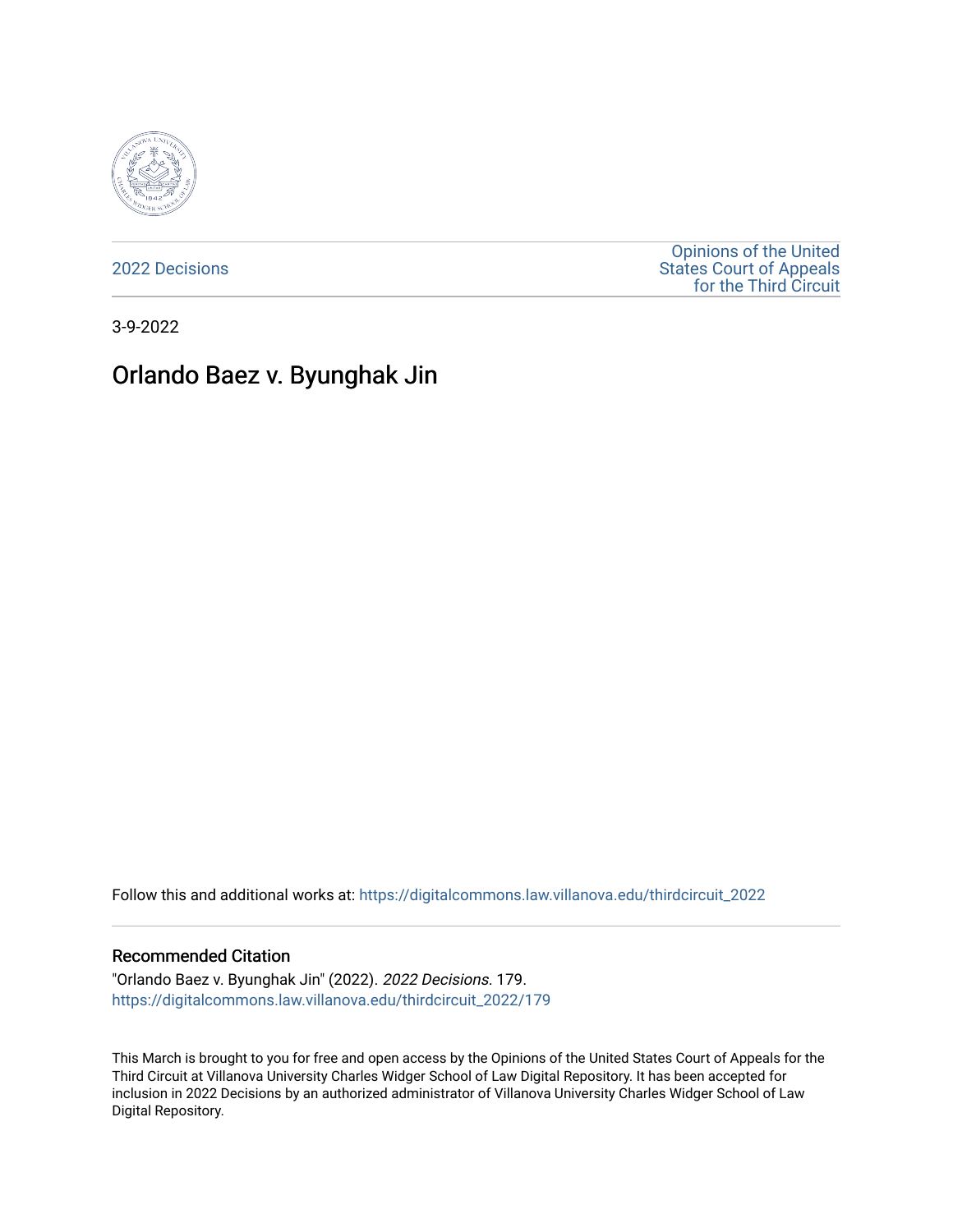#### **NOT PRECEDENTIAL**

## UNITED STATES COURT OF APPEALS FOR THE THIRD CIRCUIT

\_\_\_\_\_\_\_\_\_\_\_

No. 20-1809 \_\_\_\_\_\_\_\_\_\_

## ORLANDO BAEZ, Appellant

v.

DR. BYUNGHAK JIN; DR. MIN HI PARK; DR. PAUL DASCANI; DR. LAURENCE ALPERT; ESTHER MATTES; ELDON MWAURA; DR. ROBERT VALLEY; RICK FRASER; SGT. TERRY HAROUSE; LT. SCOTT GEORGE; CO. ANGEL BROWN; CO. ROBERT DERRY; JOHN/JANE DOES, sued in their official and individual capacities; LOUIS KING

\_\_\_\_\_\_\_\_\_\_\_\_\_\_\_\_\_\_\_\_\_\_\_\_\_\_\_\_\_\_\_\_\_\_\_\_

On Appeal from the United States District Court for the Western District of Pennsylvania (D.C. Civil Action No. 2:17-cv-01375) District Judge: Honorable David S. Cercone

\_\_\_\_\_\_\_\_\_\_\_\_\_\_\_\_\_\_\_\_\_\_\_\_\_\_\_\_\_\_\_\_\_\_\_\_

Submitted Pursuant to Third Circuit LAR 34.1(a) February 25, 2022 Before: RESTREPO, PHIPPS and COWEN, Circuit Judges

> (Opinion filed: March 9, 2022) \_\_\_\_\_\_\_\_\_\_\_

> > OPINION\* \_\_\_\_\_\_\_\_\_\_\_

<sup>\*</sup> This disposition is not an opinion of the full Court and pursuant to I.O.P. 5.7 does not constitute binding precedent.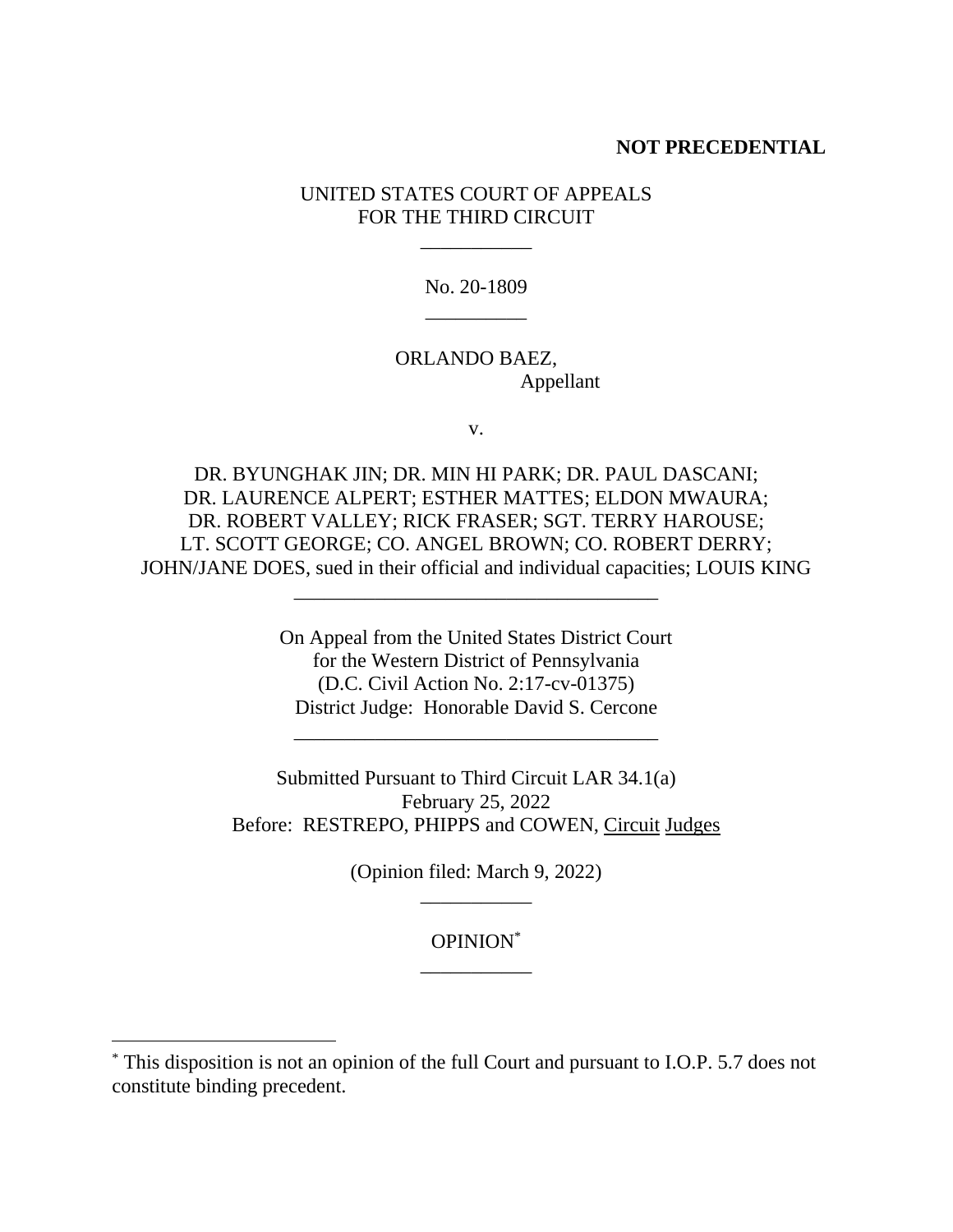### PER CURIAM

Orlando Baez, an inmate proceeding pro se and in forma pauperis, appeals from the District Court's order denying reconsideration of an order granting summary judgment to the defendants. We will affirm the District Court's judgment.

I.

In September 2017, Baez filed a civil rights action in state court pursuant to 42 U.S.C. § 1983 against various officials and medical providers at the State Correctional Institution – Greene in Pennsylvania. The defendants removed the action to the District Court, and Baez later filed the operative third amended complaint against CO Angel Brown, CO Robert Derry, RN Rick Frazer, Lt. Scott George, Sgt. Terry Harouse, RN Louis King (the "Corrections Defendants"), Dr. Laurence Alpert, Dr. Byunghak Jin, Dr. Min Hi Park, Dr. Paul Dascani, PA Esther Mattes, PA Eldon Mwaura (the "Medical Defendants"), and Dr. Robert Valley. Baez, who suffers from various chronic and serious medical issues, alleged that all defendants retaliated against him, in violation of the First Amendment, for filing various complaints, grievances, lawsuits, and sick call slips by ignoring his complaints and providing him with inadequate medical care. He sought money damages.

The Corrections Defendants filed a partial motion to dismiss the third amended complaint, contending that Baez failed to state a claim of deliberate indifference to serious medical needs under the Eighth Amendment. The Medical Defendants also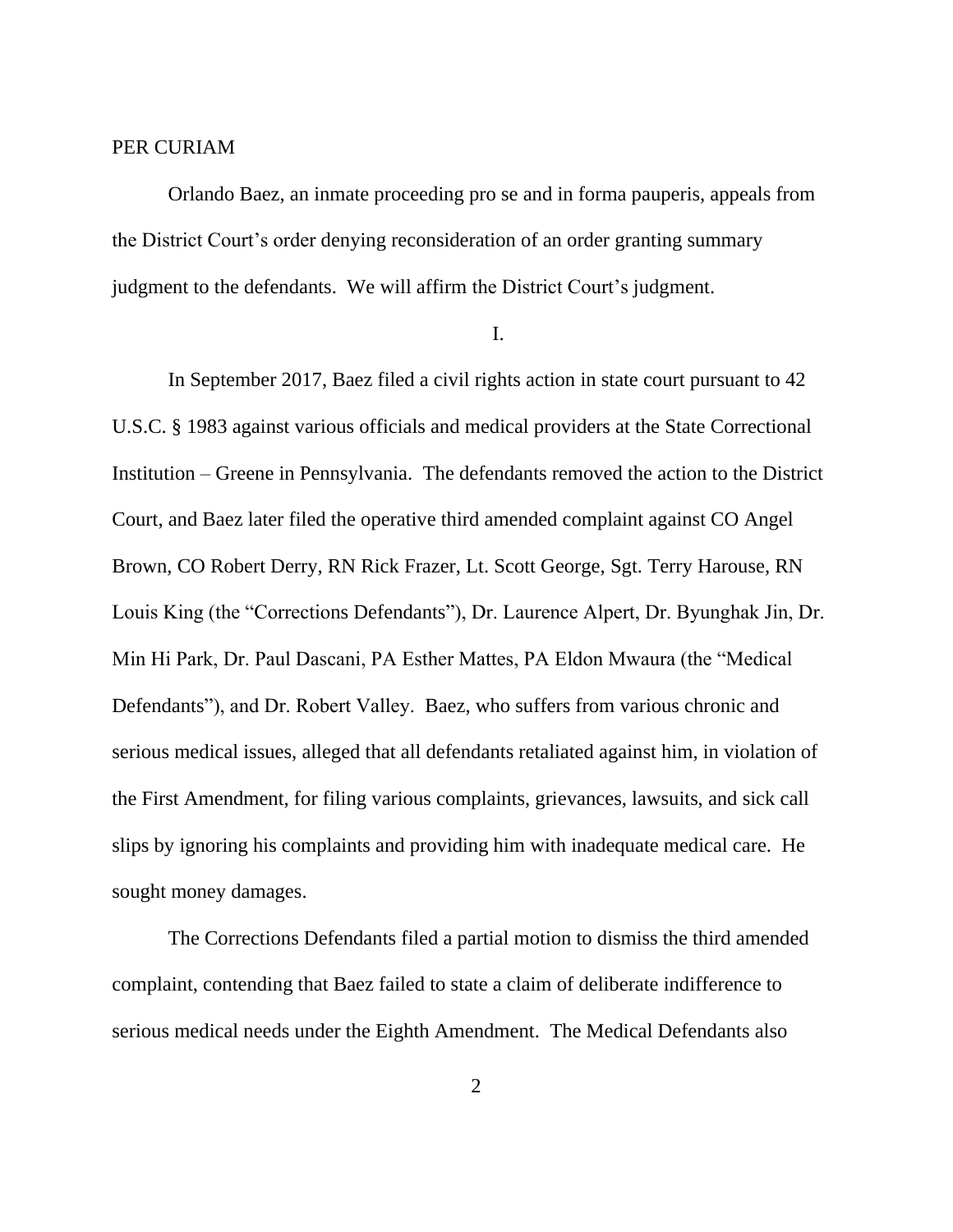moved to dismiss, arguing that Baez failed to state a claim of retaliation. With respect to the Corrections Defendants' motion, the Magistrate Judge noted that the third amended complaint did not raise an Eighth Amendment claim, but rather only made claims of retaliation. However, to ensure that the record was clear regarding Baez's remaining claims, the Magistrate Judge recommended granting the Corrections Defendants' partial motion to dismiss. The Magistrate Judge also recommended denying the Medical Defendants' motion. The District Court adopted both recommendations, and the parties proceeded to discovery.

The Corrections Defendants, Medical Defendants, and Dr. Valley each eventually moved for summary judgment. Over Baez's objections, the District Court adopted the Magistrate Judge's recommendation to grant the motions and entered final judgment in favor of the defendants.<sup>1</sup> Baez subsequently filed a motion to stay proceedings to allow for further discovery, which the District Court construed as a motion for reconsideration and denied. Baez appealed.

#### II.

We have jurisdiction pursuant to 28 U.S.C. § 1291.<sup>2</sup> Because Baez's appeal from the denial of his motion for reconsideration "brings up the underlying judgment for

<sup>&</sup>lt;sup>1</sup> Because the District Court adopted the Report and Recommendation, we will refer to the reasoning therein as the reasoning of the District Court throughout this opinion.

<sup>&</sup>lt;sup>2</sup> Dr. Valley and the Corrections Defendants contend that the District Court erred in construing Baez's motion to stay as a motion for reconsideration. Thus, they argue that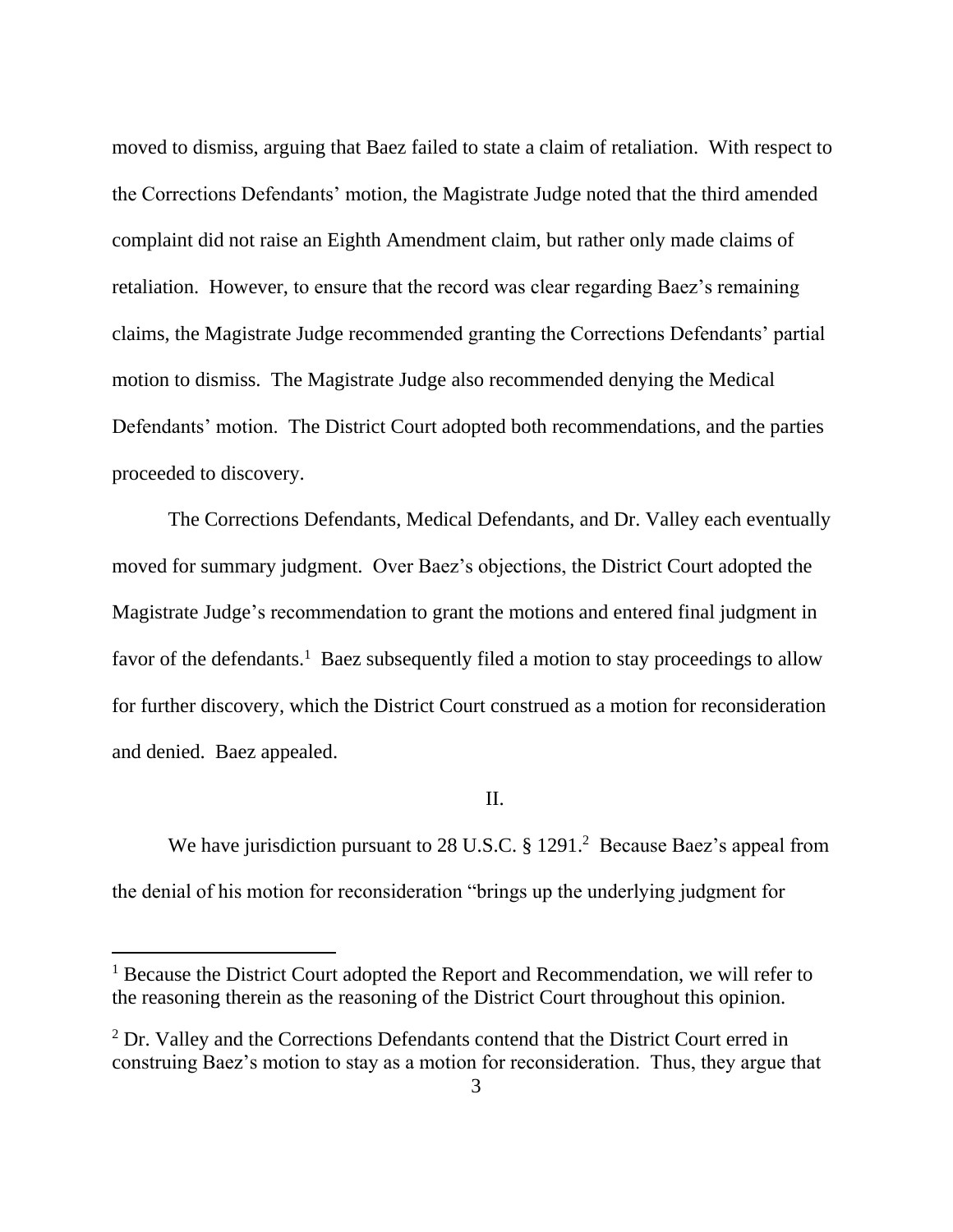review," we will review the District Court's summary judgment order as well as its order denying the motion for reconsideration. See McAlister v. Sentry Ins. Co., 958 F.2d 550, 552-53 (3d Cir. 1992).<sup>3</sup> We exercise plenary review over the District Court's summary judgment ruling. See Blunt v. Lower Merion Sch. Dist., 767 F.3d 247, 265 (3d Cir. 2014). Summary judgment is appropriate if, viewing the evidence in the light most favorable to the non-moving party, "there is 'no genuine issue as to any material fact [such] that the moving party is entitled to judgment as a matter of law.'" Kelly v. Borough of Carlisle, 622 F.3d 248, 253 (3d Cir. 2010) (citation omitted); see also Fed. R. Civ. P. 56(a). We review the denial of a motion for reconsideration for abuse of discretion. See Max's Seafood Cafe ex rel. Lou-Ann, Inc. v. Quinteros, 176 F.3d 669, 673 (3d Cir. 1999).

the motion did not toll the time for Baez to appeal under Federal Rule of Appellate Procedure 4(a)(4), and that his appeal is therefore untimely. However, because a pro se pleading "will be judged by its substance rather than according to its form or label," Lewis v. Att'y Gen., 878 F.2d 714, 722 n.20 (3d Cir. 1989) (citation omitted), Baez's motion may be fairly construed as one for reconsideration under Federal Rules of Civil Procedure 59(e) or 60(b), cf. Erickson v. Pardus, 551 U.S. 89, 94 (2007) (per curiam) (reasoning that pro se filings should be construed liberally). Because the motion was filed within 28 days of the order granting the motions for summary judgment, it tolled Baez's time to appeal, and his notice of appeal was timely filed. See Fed. R. App. P.  $4(a)(1)(A) \& (a)(4)$ .

<sup>&</sup>lt;sup>3</sup> On appeal, Baez challenges the District Court's decisions granting summary judgment to the defendants and denying reconsideration. He does not challenge the earlier order granting the Corrections Defendants' partial motion to dismiss, nor does he appear to challenge any other orders of the District Court, so we do not consider them. See M.S. by & through Hall v. Susquehanna Twp. Sch. Dist., 969 F.3d 120, 124 n.2 (3d Cir. 2020).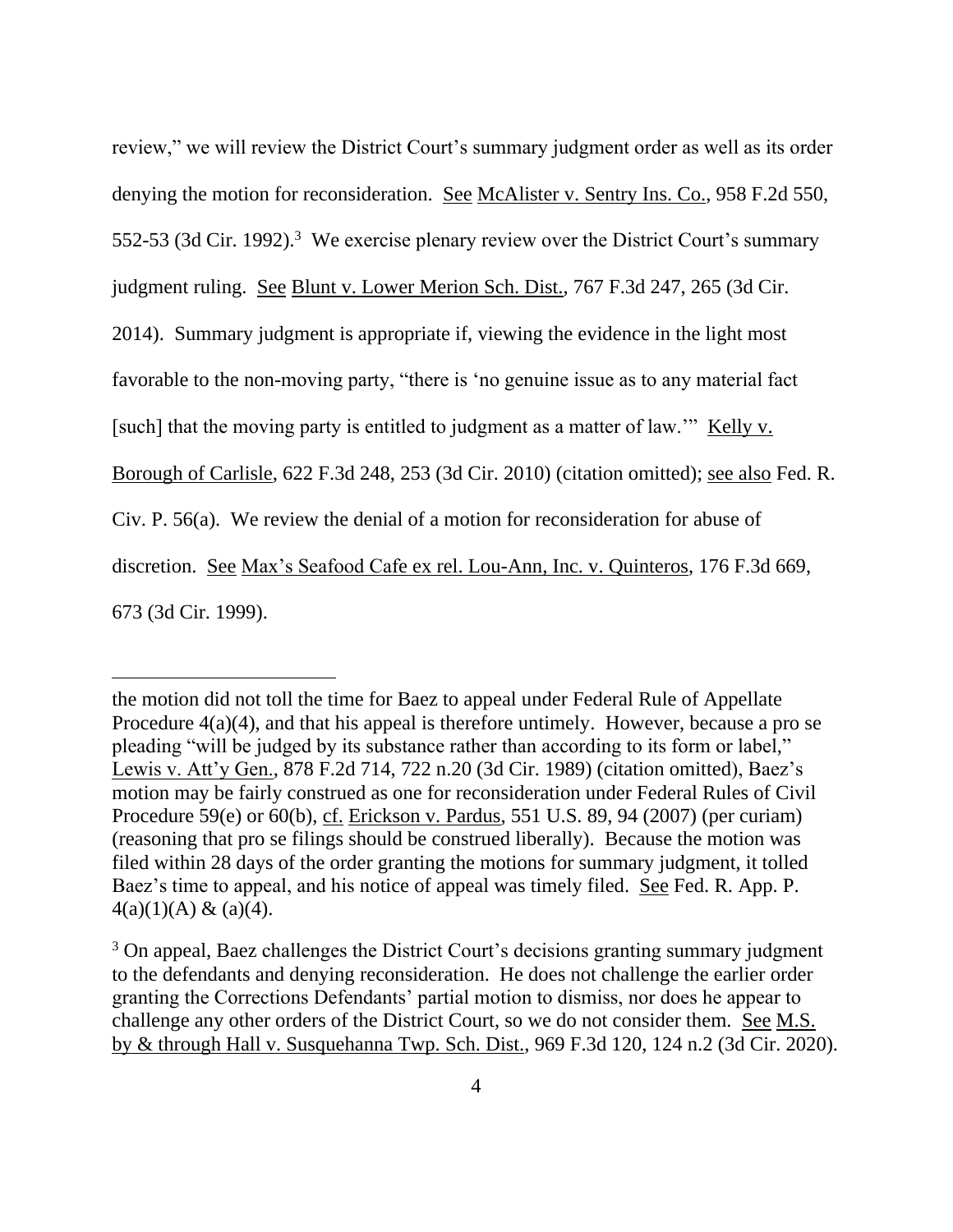III.

Baez argues that essentially all medical care provided by the defendants was inadequate in retaliation for his constitutionally protected conduct, and that the nonmedical Corrections Defendants engaged in retaliation by failing to adequately assist him when he sought medical care. For example, with respect to the Corrections Defendants, Baez claims that King incorrectly changed his catheter on November 17, 2016; that Harouse, George, Derry, and Brown failed to adequately address Baez's complaints of pain and bleeding for six hours thereafter; and that Frazer's subsequent removal of the catheter resulted in uncontrollable bleeding, leading to Baez's admission to a local emergency room. With respect to the Medical Defendants and Dr. Valley, Baez contends that they improperly treated his subcutaneous skin lupus by providing him with skin creams that were ineffective and refusing to prescribe the cream of his choice. He also argues that various defendants inadequately treated a 2015 circumcision wound after his stitches became loose, that Dr. Valley was involved in the inadequate treatment of his incorrectly inserted catheter, and that the Medical Defendants and Dr. Valley contributed to and failed to treat fractured ribs he incurred in 2016.

A prisoner alleging retaliation must show: "(1) his conduct was constitutionally protected; (2) he suffered an adverse action at the hands of prison officials; and (3) his constitutionally protected conduct was a substantial or motivating factor" in the officials' decisions. Watson v. Rozum, 834 F.3d 417, 422 (3d Cir. 2016) (citing Rauser v. Horn,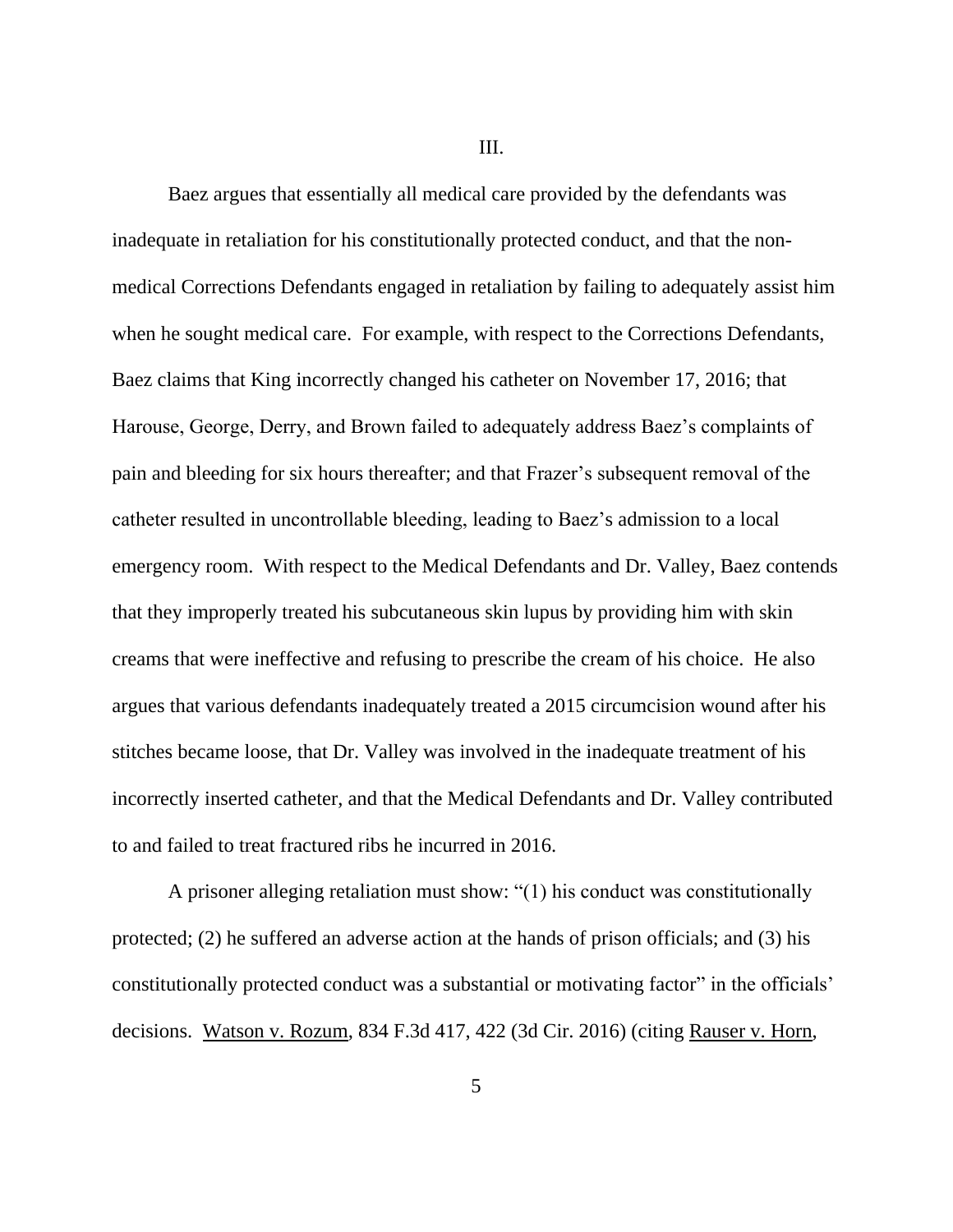241 F.3d 330, 333-34 (3d Cir. 2001)).<sup>4</sup> With respect to the second element, "[a]n adverse consequence . . . need only be 'more than *de minimis*'" to be actionable. Id. at 423 (quoting McKee v. Hart, 436 F.3d 165, 170 (3d Cir. 2006)). And a prisoner "can establish the third element . . . with evidence of: (1) an unusually suggestive temporal proximity between the protected activity and the allegedly retaliatory action, or (2) a pattern of antagonism coupled with timing to establish a causal link." Id. at 424. We agree with the District Court that Baez failed to make the required showing.

With respect to the Corrections Defendants, Baez pointed in the District Court to issues such as whether his catheter was inserted correctly, whether he had internal bleeding because of the catheter's insertion, and whether he would have lost 300cc of blood had Harouse, Brown, and Derry (all non-medical personnel) looked at his catheter bag when he requested medical attention as disputed facts precluding summary judgment. Even assuming the Corrections Defendants' actions were adverse—and even if, as Baez argues, the District Court made improper credibility determinations in deciding they were not—these facts, construed in Baez's favor, do not support a finding that they were in any way retaliatory. In his brief on appeal, Baez argues that the Corrections Defendants retaliated against him for "being a nuisance" and "badgering" them, and he points to

<sup>4</sup> The first element is not in dispute in this appeal.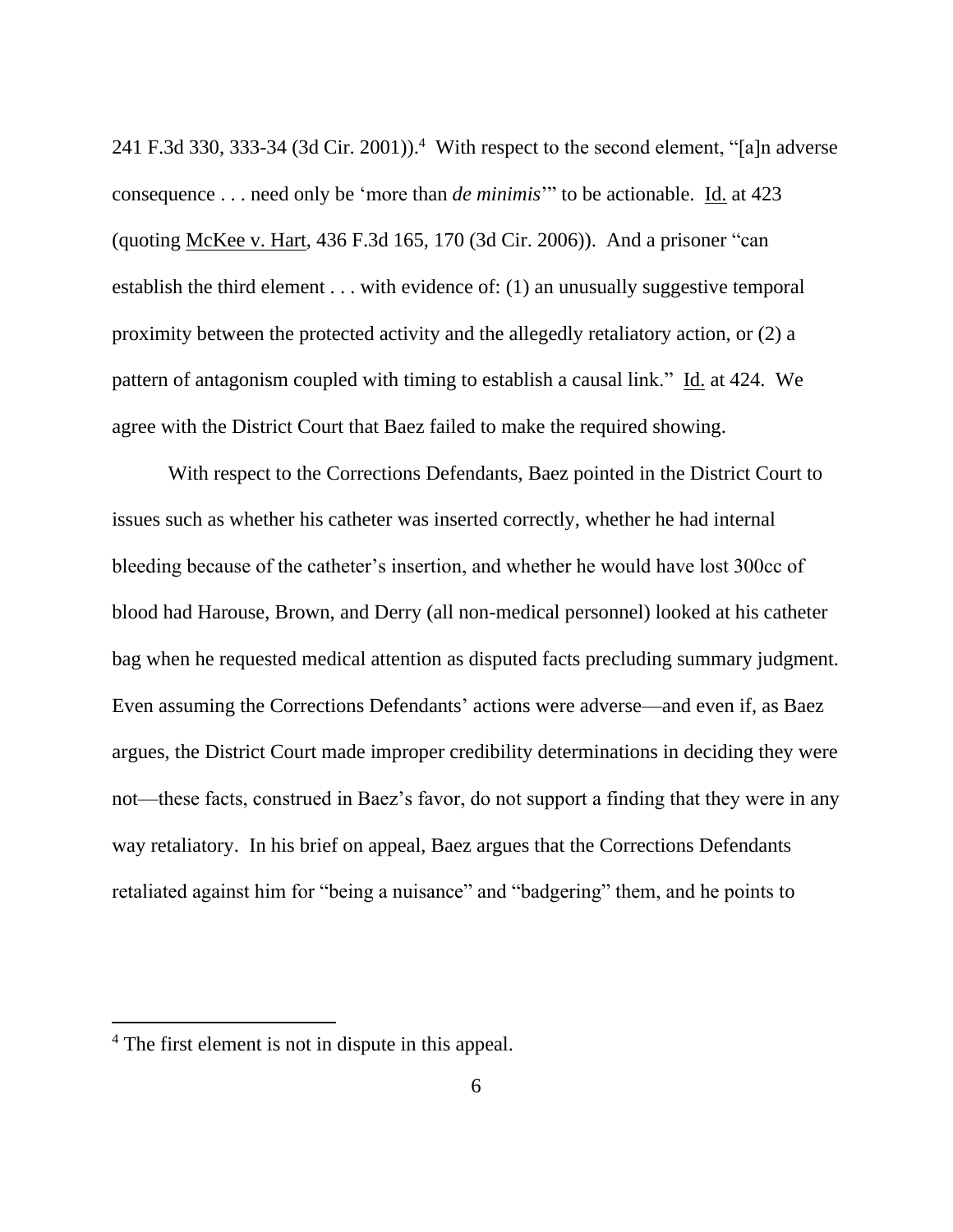three grievances that motivated their conduct. See Appellant's Br. at  $10<sup>5</sup>$  But these grievances were filed after the incident of which Baez complains and thus cannot have motivated the Corrections Defendants' actions on November 17. Baez's contentions are otherwise too vague to create a triable issue of retaliation. See Quiroga v. Hasbro, Inc., 934 F.2d 497, 500 (3d Cir. 1991) (noting that "vague statements" are insufficient to create a material question of fact precluding summary judgment). We therefore agree with the District Court's decision to grant summary judgment to these defendants.

The District Court also properly granted summary judgment to the Medical Defendants and Dr. Valley. Even assuming Baez created a genuine dispute that his medical care was at times negligent or inadequate, and assuming it could constitute a "'more than *de minimis*" adverse action, <u>see Watson</u>, 834 F.3d at 423 (citation omitted), he failed to provide sufficient evidence, in response to the defendants' motions, that the Medical Defendants' and Dr. Valley's treatment decisions were substantially motivated by his constitutionally protected conduct. For example, many of the grievances Baez submitted to the District Court were filed after—and seemingly in response to—specific instances of allegedly inadequate treatment and thus failed to demonstrate an "unusually suggestive temporal proximity between the protected activity and the allegedly retaliatory action." Id. at 424. Further, the evidence demonstrates that Baez received extensive

<sup>5</sup> We utilize the pagination given to Baez's brief by the CM/ECF docketing system.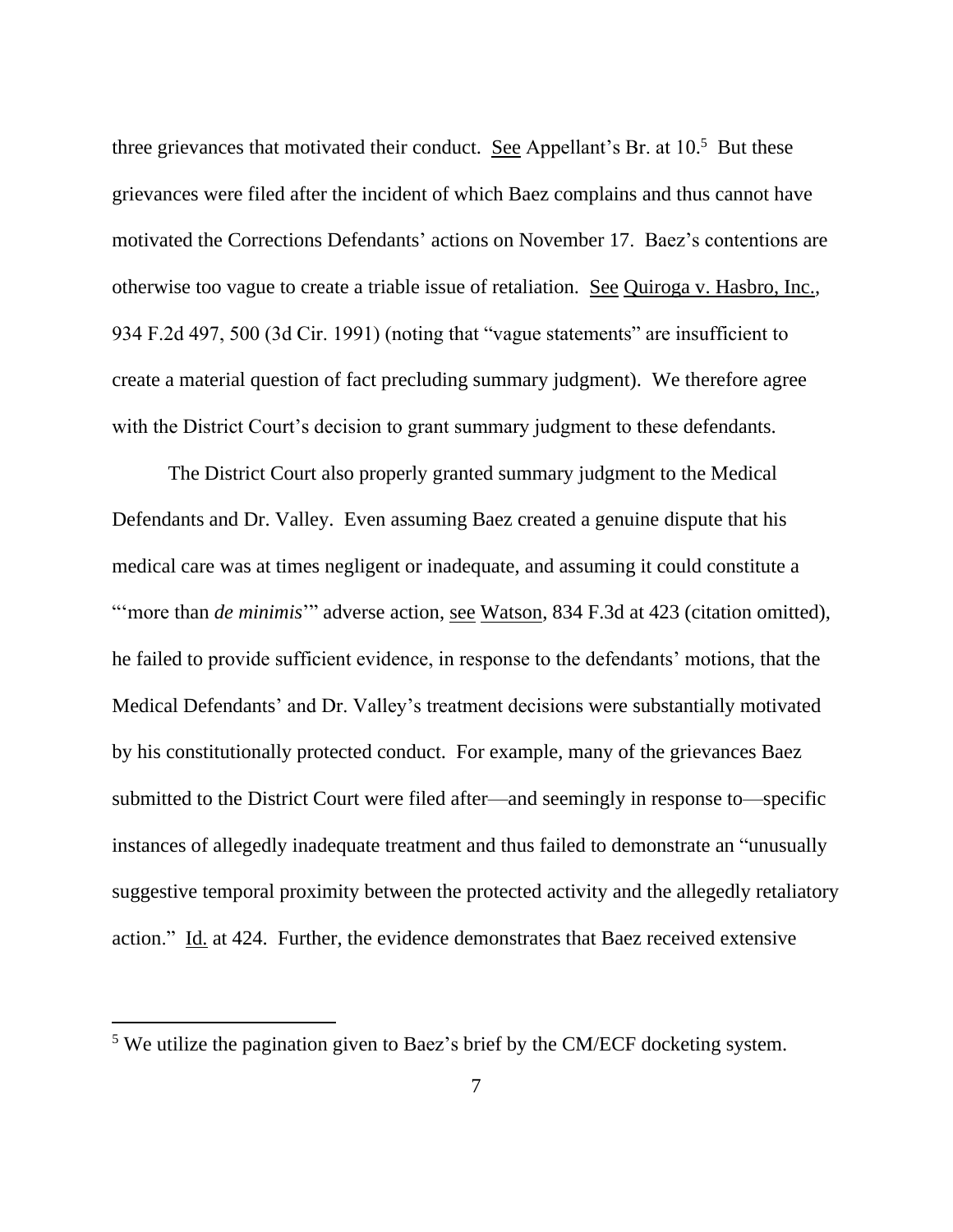treatment from the Medical Defendants, Dr. Valley, outside specialists, and other providers for his conditions, both before and after he filed grievances and other complaints. This cuts against finding "a pattern of antagonism coupled with timing to establish a causal link." Id.

Moreover, although Baez alleged that some defendants refused to address all of his medical complaints during certain visits after he filed grievances against them, the record demonstrates that Baez, in the hundreds of sick call slips he submitted, often complained of chronic medical issues for which he was already being treated, and that the sick call process was intended to address new or acute issues. Baez has otherwise argued that there can be no reason for the defendants' actions other than retaliation and that the defendants were frustrated with his many years of complaints regarding their treatment. But these conclusory, self-serving statements are insufficient to withstand a summary judgment motion. See Paladino v. Newsome, 885 F.3d 203, 208 (3d Cir. 2018). We therefore agree with the District Court that the Medical Defendants and Dr. Valley were entitled to summary judgment.<sup>6</sup>

<sup>6</sup> Considering the foregoing, we need not address the Medical Defendants' and Dr. Valley's contentions that they would have made the same decisions absent Baez's constitutionally protected activity. See Watson, 834 F.3d at 422 (noting that "even if [a plaintiff] establishes a *prima facie* case, prison officials may still prevail if they establish that 'they would have made the same decision absent the protected conduct for reasons reasonably related to a legitimate penological interest'" (citation omitted)). We also need not address the argument—which was not discussed by the District Court—that Baez failed to properly exhaust his administrative remedies.